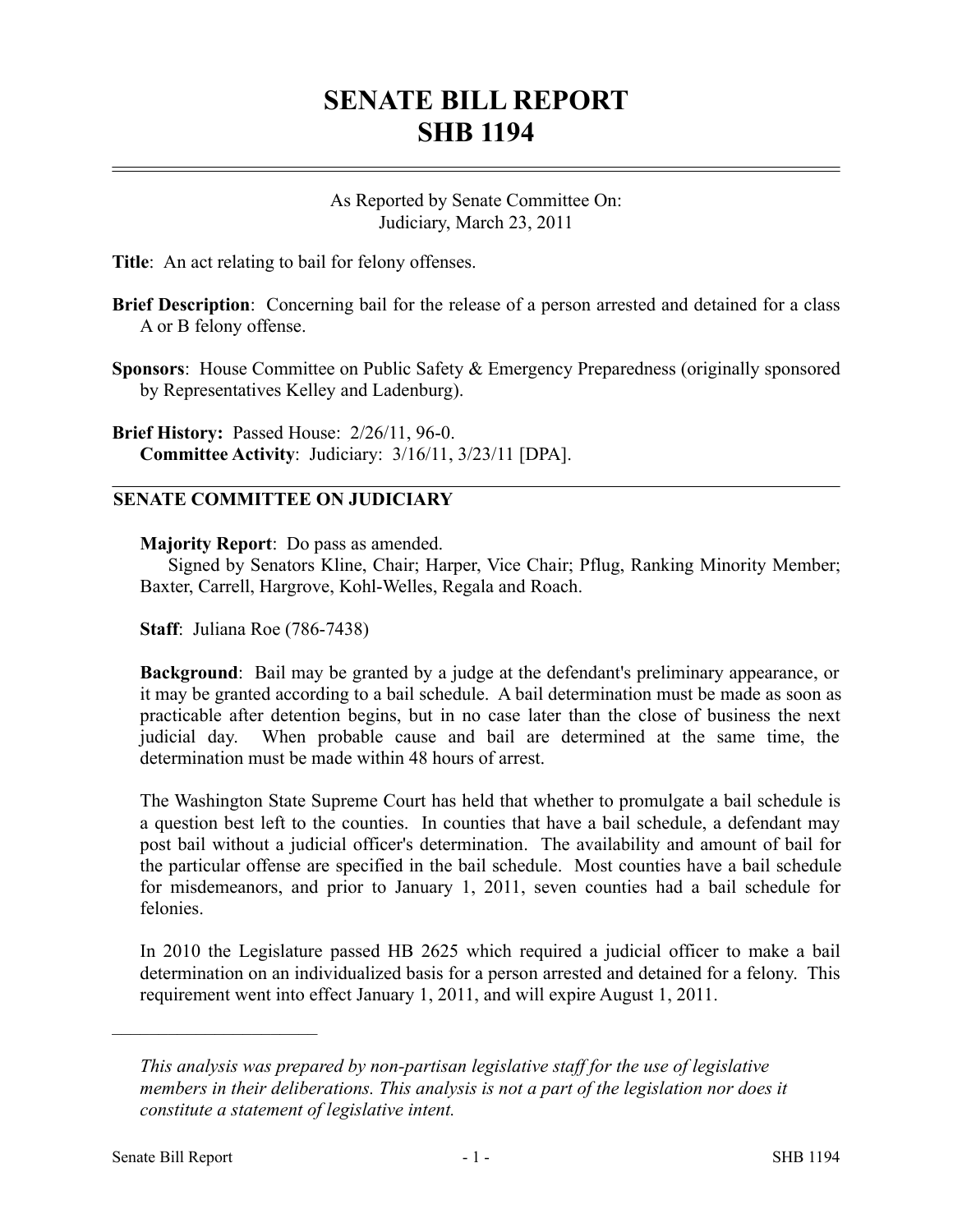**Summary of Bill (Recommended Amendments)**: When a person is arrested and detained for a class A or B felony, a judicial officer must make a bail determination on an individualized basis.

Courts are required to notify sureties of a defendant's failure to appear within 14 calendar days of the date on which the defendant failed to appear, rather than 30 days.

Parties can stay the execution of the judgment for 60 days from the date of the notification by the court which provides a concrete starting date.

A surety may surrender a client in a criminal case for good cause and if accompanied by a notice of forfeiture or a notarized affidavit specifying the reasons for surrender. If the court finds that good cause does not exist for the surrender, the surety must return the premium paid as well as any recovery fee. Good cause does not include circumstances in which the client failed to make timely payment to the surety for the bond premium. A violation of this section is unprofessional conduct.

The presiding judge of a court is required to notify The Administrative Office of the Courts (AOC) when the court revokes the justification or certification of a bail bond agent to post bonds in the court. This notice must include the reasons for revocation. Once AOC receives the information it must notify superior courts and courts of limited jurisdiction statewide.

Property and surety bonds and property and surety bond agencies are defined.

Bail bond agent applicants are required to complete a records/background check through Washington State Patrol (WSP) and the Federal Bureau of Investigation (FBI).

Surety agencies are required to file a bond with the Department of Licensing (DOL), or deposit into a trust account, \$10,000. Property bond agencies must file a bond with DOL, or deposit into a trust account, \$100,000.

It is unprofessional conduct for a bail bond agent to enter into a contract, including a general power of attorney, with a person that gives the bail bond agent full authority over the person's finances, assets, real property, or personal property. Failing to reasonably disclose, when requested by law enforcement, information within the bail agent's possession concerning the location of a fugitive criminal defendant is also unprofessional conduct.

## **EFFECT OF CHANGES MADE BY JUDICIARY COMMITTEE (Recommended Amendments)**:

- The title of the bill is changed to An Act Relating to bail**.**
- Courts are required to notify sureties of a defendant's failure to appear within 14 calendar days of the date on which the defendant failed to appear, rather than 30 days.
- Parties can stay the execution of the judgment for 60 days from the date of the notification by the court which provides a concrete starting date.
- A surety may surrender a client in a criminal case for good cause and if accompanied by a notice of forfeiture or a notarized affidavit specifying the reasons for surrender. If the court finds that good cause does not exist for the surrender, the surety must